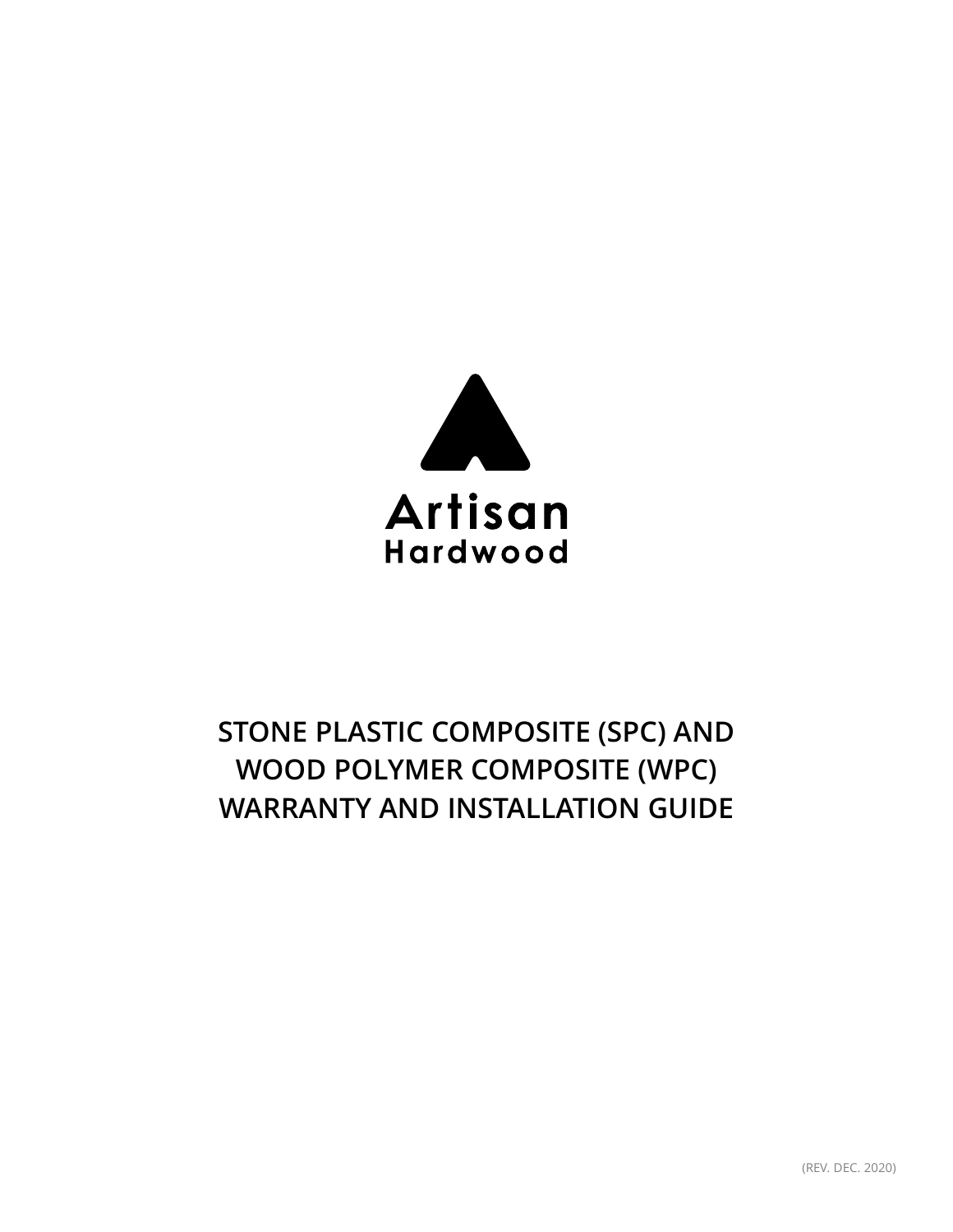### **WARRANTY**

This warranty is non-transferable and applies only to the original purchaser with proof of purchase (receipt showing purchase date). Our SPC and WPC products are warranted free from manufacturing defects and not to wear through under normal indoor residential use for 25 years, and 10 years for normal indoor light commercial use from the date of purchase.

#### **Exclusions**

Defects or damages caused by any inappropriate conditions, environmental factors, care, maintenance, poor installation, are not covered under warranty. Inappropriate conditions include, but are not limited to:

- 1. Damage caused by improper storage, handling, or installation
- 2. Flooring installed outdoors or inappropriate locations
- 3. **Damage resulting from moisture problems.** Moisture emissions from concrete can result in high pH and alkaline conditions that can distort the product. Our SPC and WPC flooring is waterproof and reliably secures the flooring panels on all four sides. However, moisture in the subfloor could cause mold, mildew, and other moisture related issues such as moisture emissions under the flooring, which may contribute to an unhealthy indoor environment. It is up to the flooring contractor to determine if a subfloor is not cured. Should the subfloor not be cured, a moisture barrier/mitigator like 6 mil poly sheeting plastic should be used for a successful installation and to prevent the material from being damaged by moisture from the subfloor.
- 4. Damage caused by exposure to extreme heat or sunlight
- 5. Damage caused by fire, flood, storm, smoke, intentional abuse, etc.
- 6. Damage caused by vacuum cleaner, pets, or furniture without appropriate protection

Before installation, please inspect the planks carefully. Do not install if defects are found. Claims will only be accepted *before* installation.

Minor color variation is normal. Color differences between sample and actual product are not considered a manufacturing defect.

THIS WRITING IS THE COMPLETE AND EXCLUSIVE STATEMENT OF THE WARRANTY, AND IS IN LIEU OF ALL OTHER EXPRESS OR IMPLIED WARRANTIES.

WARRANTIES CANNOT BE ALTERED BY ANY SALES REPRESENTATIVE OR DISTRIBUTOR. SALES REPRESENTATIVES AND DISTRIBUTORS HAVE NO AUTHORITY WHATSOEVER TO ESTABLISH, EXPAND, OR OTHERWISE MODIFY WARRANTIES.

ARTISAN HARDWOOD'S LIMITED WARRANTY PROVISIONS ARE DEEMED TO BE SEVERABLE, AND THE INVALIDITY OR UNENFORCEABILITY OF ONE PROVISION SHALL NOT AFFECT THE VALIDITY OR ENFORCEABILITY OF ANY OTHER PROVISION. ARTISAN HARDWOOD'S LIMITED WARRANTIES CONSTITUTE THE ENTIRE AGREEMENT OF THE PARTIES, AND NO WAIVER OR AMENDMENT SHALL BE VALID.

ANY OR ALL DISPUTES ARISING OUT OF ARTISAN HARDWOOD, INC. PRODUCTS OR THIS WARRANTY SHALL BE SUBJECT TO MANDATORY AND BINDING ARBITRATION IN LOS ANGELES COUNTY, CALIFORNIA, PURSUANT TO THE RULES OF AMERICAN ARBITRATION ASSOCIATION. ANY TRIALS BY JURY ARE EXPRESSLY WAIVED.

Questions about your Artisan Hardwood purchase? Please contact your Artisan Certified Retailer or contact us at [artisanhardwood.com/contact-us](http://artisanhardwood.com/contact-us/)